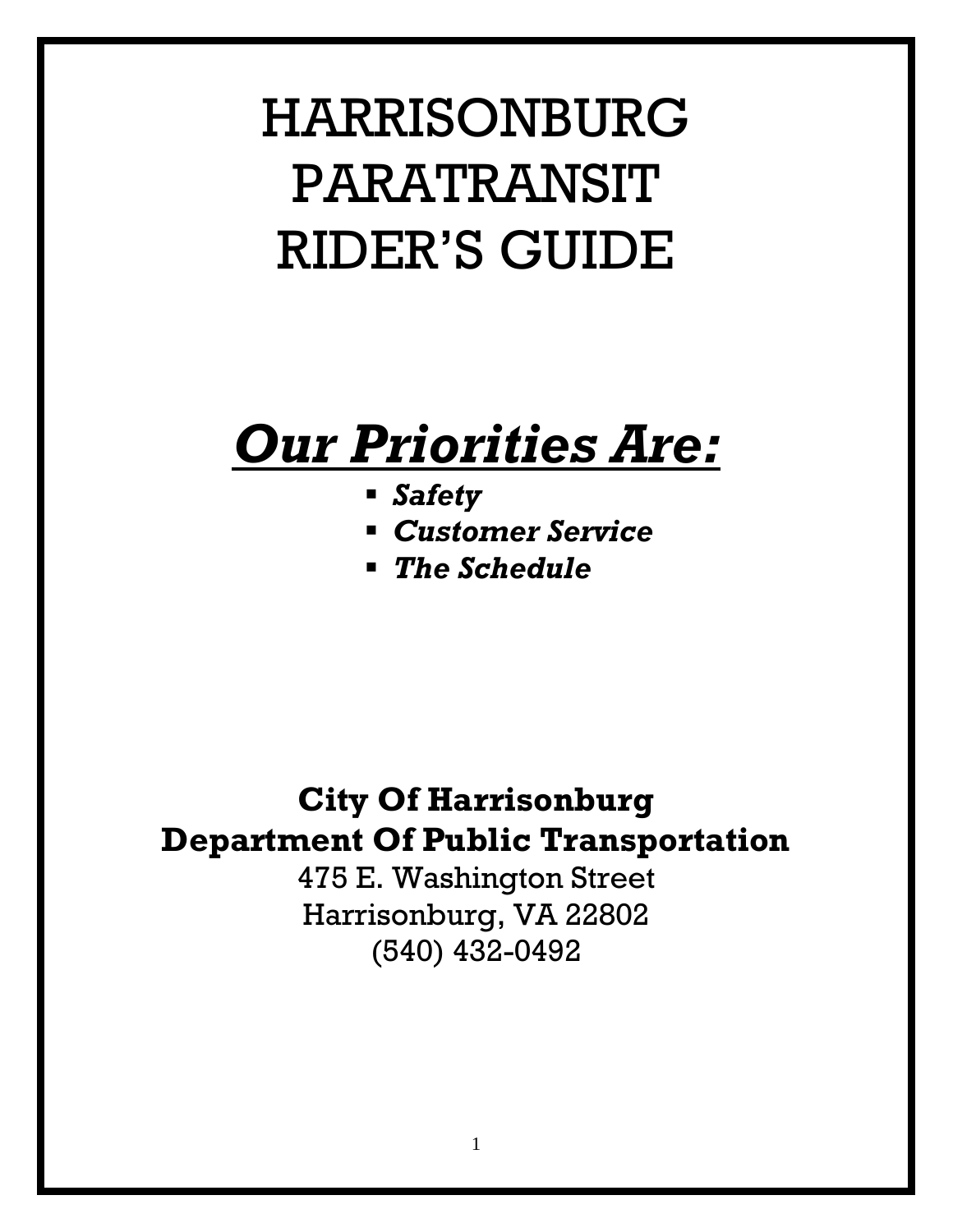**WHAT IS ADA PARATRANSIT SERVICE:** The Department of Transportation Americans with Disabilities Act was signed into federal law in 1990. This is a civil rights law that requires all public entities operating fixed route transit to provide complementary paratransit to persons with disabilities. Eligibility is to be strictly limited to certain categories of individuals:

Any person with a disability who is unable to board, ride or disembark from an accessible vehicle without the assistance of another person (except for the operator of a lift or other boarding device).

Any person with a disability who could ride an accessible vehicle but the route is not accessible.

Any person with a disability who has a specific impairment-related condition that prevents the person from traveling to or from a boarding/disembarking location.

**HARRISONBURG PARATRANSIT GUIDELINES:** Our services are designed for the rider. We use special equipped vehicles and skilled drivers and dispatchers to provide the safest and quickest transportation possible. Our guidelines incorporate the ADA (Americans with Disabilities Act) and many Federal, State and City requirements.

Paratransit passengers are welcome to use the fixed route bus for any of their trips.

#### **WHAT IS FIXED ROUTE SERVICE**

Fixed route buses provide bus service within the City of Harrisonburg. Service is at designated bus stops on set schedules along specific routes OR on demand for some stops. If your stop is on demand you should call within the hour of your needed time for the bus to stop. Fixed Route buses now have features to make riding easier, including wheelchair lifts, kneeling features, low floor buses and voice announcements of stops.

#### **WHAT IS HARRISONBURG PARATRANSIT**

Paratransit Service is a public transportation service that operates within the City of Harrisonburg for people whose disability prevents them from riding Fixed Route buses some or all of the time. Paratransit is a curb-to-curb, shared ride public transportation service. Wheelchair accessible vehicles serve the patron. You must call in advance to make an appointment. Drivers are not allowed to enter homes or assist with packages. Assistance from the vehicle to the first doorway or from the doorway to the vehicle, for customers who need additional assistance to complete the trip is available.

#### **WHO IS ELIGIBLE**

Any person living in or visiting Harrisonburg who has a disability preventing them from using the regular transit bus, and who is certified eligible for Harrisonburg Paratransit.

#### **TYPE OF ELIGIBILITY**

• Unconditional Eligibility corresponds to persons whose disability prevents them from using Fixed Route Service in all situations. Certification with no expiration date.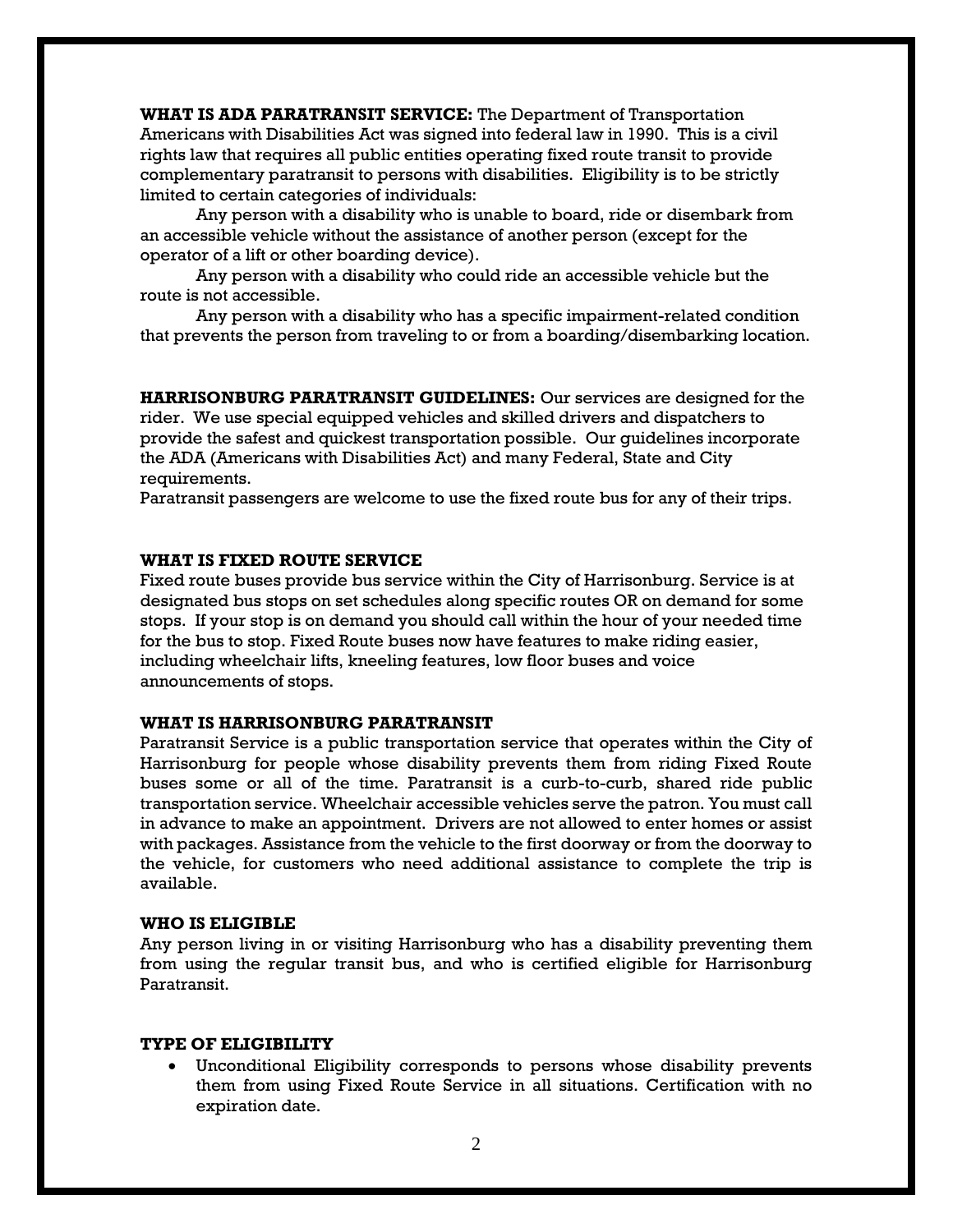- Conditional Eligibility corresponds to persons who can use the Fixed Route Service in certain conditions but require Paratransit Service for some trips. Conditions may include extreme weather, an accessible bus stop, temporary construction projects, and steep terrain, distance from the stop to the trip origin or destination. Certification with no expiration date.
- Temporary Eligibility may be needed by a person who has recently undergone surgery or other medical treatment, has a medical condition such as a broken leg or someone with a cognitive disability expected to be resolved over time with treatment or medication. If a temporary disability is indicated, the certification will be for the expected duration of the condition. Can be extended by physician.
- Visitors are defined as individuals who reside outside of HDPT's jurisdiction. HDPT provides complementary paratransit service to individuals with disabilities who are visiting. Visitors are eligible for 21 days of service in a 365 day period beginning on the first day the service is used by the visitor. For individuals who reside outside the HDPT service jurisdiction, HDPT shall certify an individual with a disability as a visitor when providing documentation of residence and a statement indicating that because of their disability they are unable to access the fixed route.

#### **HOW TO APPLY**

Applicants will complete an Application for ADA Paratransit Certification form and provide the name of a professional who can verify their need for paratransit service. Simply call 432-0492 for application forms. For individuals with vision-impairments or developmental disabilities, information will be sent, at their request, to a third party for assistance. Application instructions will be given with the application.

#### **COST**

- \$2.00 per one-way trip within the city and  $\frac{3}{4}$  mile of a HDPT Bus Stop.
- Passengers may travel with a Personal Care Attendant to assist at home and at the destination, at no extra charge.
- A companion may travel for the normal fare if we have seats.
- You must have **exact** change.
- For your convenience you may purchase a booklet of ten Paratransit coupons for \$20

#### **HOURS OF SERVICE**

| Basic hours of service:                               |                                                | Monday thru Friday $6:30$ a.m. $-6:22$ p.m.                                 |
|-------------------------------------------------------|------------------------------------------------|-----------------------------------------------------------------------------|
|                                                       | Saturday                                       | $8:30$ a.m. $-5:22$ p.m.                                                    |
| When JMU is in session and transit buses are running: |                                                |                                                                             |
|                                                       | Monday thru Thursday $6:30$ a.m. $-10:57$ p.m. |                                                                             |
|                                                       | Friday                                         | $6:30$ a.m. - $2:23$ a.m.                                                   |
|                                                       | Saturday                                       | $8:30$ a.m. - $2:08$ a.m.                                                   |
|                                                       | Sunday                                         | $1 p.m. - 11:44 p.m.$                                                       |
|                                                       |                                                | Service is not provided on the following holidays: New Year's Day, Memorial |

rovided on the following holidays: New Year's Day, Memorial Day, July 4<sup>th</sup>, Thanksgiving Day and Christmas Day.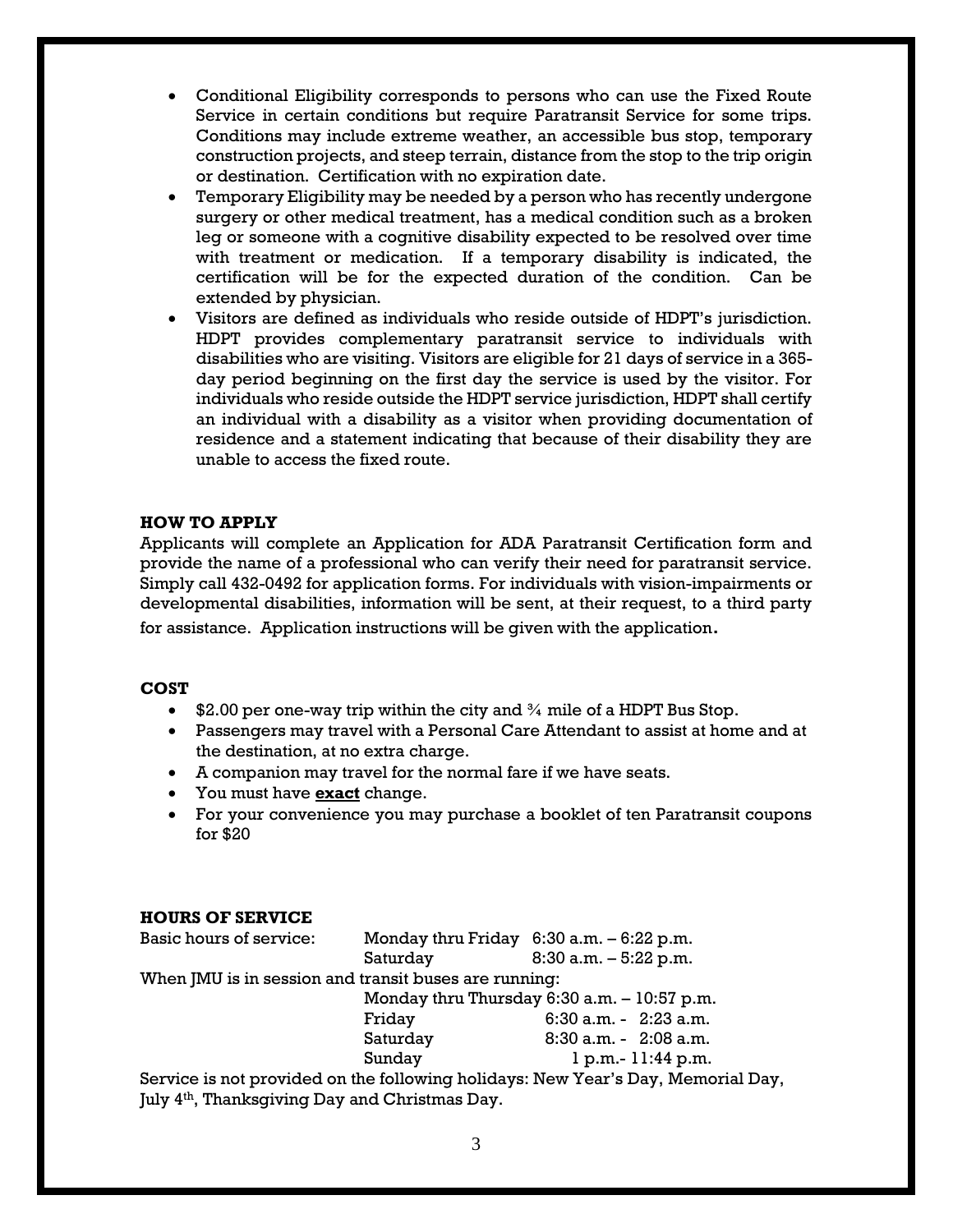#### **How To Schedule a Trip**

Once you have been certified eligible for ADA paratransit service, you should become familiar with how to arrange a trip. Certain guidelines need to be followed:

- When calling dispatch for a trip, be sure to state that paratransit service is being requested.
- We recommend you schedule a reservation **the day before** your trip. However, when this is not possible same day reservations will be taken on a first come, first serve basis as the schedule permits. There will not be a dispatcher at nights after hours or on Sundays. Therefore, please leave a message on the voice-mail system or email us at [hdpt-dispatch@harrisonburgva.gov.](mailto:hdpt-dispatch@harrisonburgva.gov) In order to leave a voice message, simply remain on the line and you will be automatically transferred to the voice-mail system. This message should contain the same information that you would give the dispatcher if calling or emailing at any other time. Reservation requests for next-day service made between the hours of 6am and 9pm Monday-Sunday will be accepted.
- If you must cancel a scheduled trip, please call the dispatcher as soon as possible. Failure to complete a requested trip without notifying the dispatcher prior to the scheduled pickup time will be recorded as a "no show" (please see the no show policy below). Waiving of the "no show" will be considered for those individuals who were unable to make the scheduled trip due to an unexpected hospitalization or illness and errors made by a third-party in appointment scheduling. Other extenuating circumstances will be considered on a case-by-case basis. In order to cancel a trip scheduled for a time when the dispatcher is not in the office, you must call and leave a message on the voicemail system indicating your desire to cancel a scheduled trip. The City of Harrisonburg reserves the right to temporarily suspend a person's eligibility for service if an excessive number of no shows are recorded for that person.
- Be ready and waiting for the paratransit vehicle. The driver is not required to wait longer than five minutes past the specified appointment time.
- Please be prepared to give the dispatcher, or voice-mail system the following information:
	- 1. Your name
	- 2. The day and time you would like transportation
	- 3. Your pick up address
	- 4. The address of your destination
	- 5. Your return time and return address
	- 6. Whether a personal service assistant or companion will accompany you
	- 7. Whether you will be using a walker, wheelchair or other mobility device

#### **Return Trips After 9pm or on Sundays**

If you plan on using paratransit after 9pm Monday-Saturday, or on Sundays when JMU is in session, please call the after hours phone number (540) 820-0980. This number will connect you directly with the operator or a Supervisor to arrange your return trip during these times.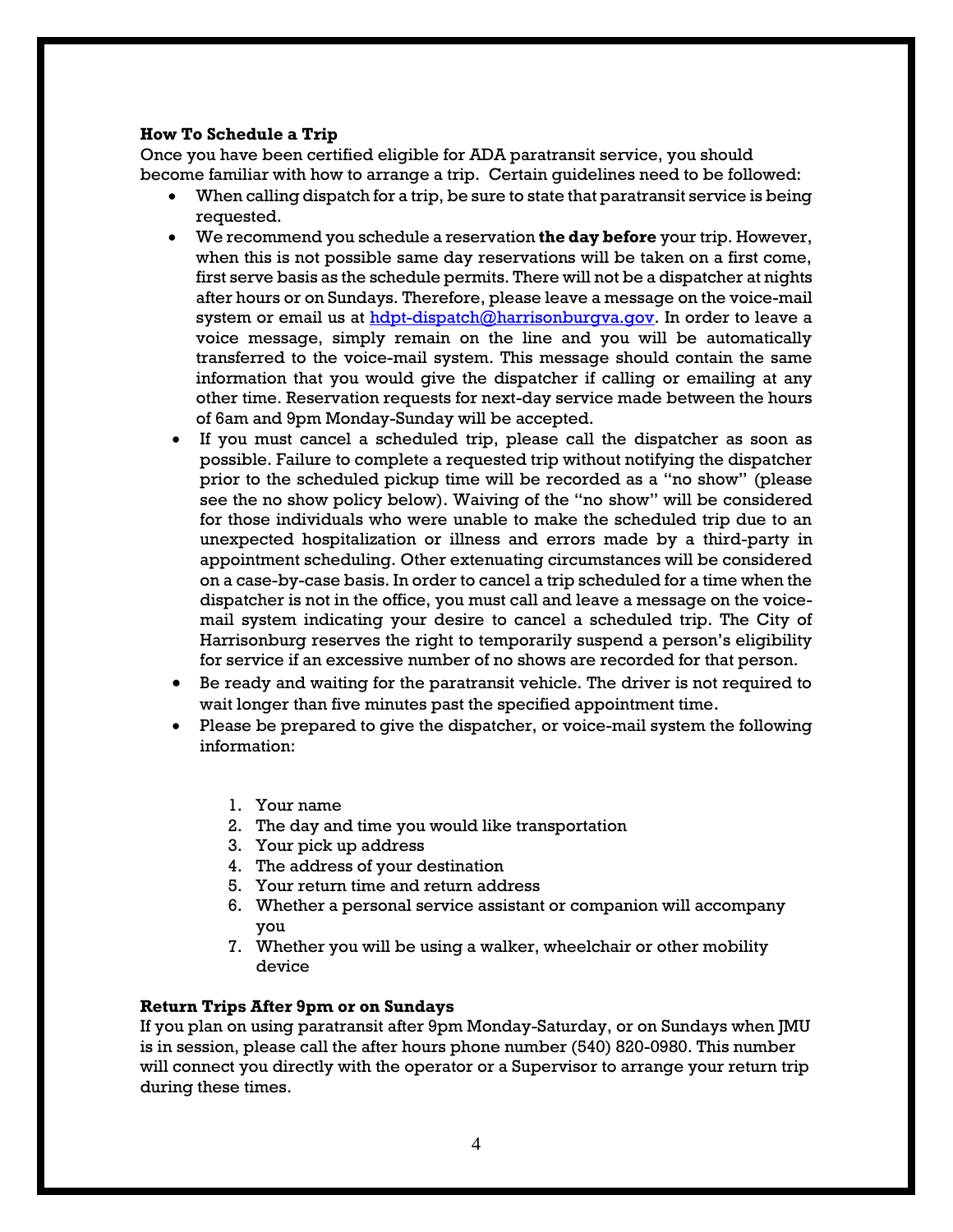#### **NO SHOW POLICY**

Excessive no shows can result in a suspension of service. A passenger that exceeds 10% of schedule trips within a 30 day period will be given a verbal warning. A second violation will merit a 7 day suspension of service.

#### **Notice of Policy Violations**

In the event that is determined that a customer is in violation of the no show policy, the customer will receive written notice regarding suspension of service. The notice will include the date/time of each no show violation. Customers receiving service suspensions will be provided 30 day notice prior to the beginning of any service suspension.

#### ▪ *Service Suspension Appeals*

Appeals of service suspensions must be received prior to the beginning of the service suspension period. Customers receiving service suspensions will be provided thirty (30) days notice prior to the beginning of any service suspension. Transportation service will be provided throughout the appeal process.

Persons may begin the appeal process by sending a letter to:

City of Harrisonburg Department of Public Transportation 475 East Washington Street Harrisonburg, VA 22802

HDPT will provide a written response within (10) business days. The decision by HDPT of the appeal shall be final.

#### **PASSENGER SAFETY**

The safety of our customers and employees is our primary responsibility as a transit provider. Bus transportation, like all automotive and truck transportation, involves frequent changes of speed, merging, lane changes, some sharp turns, and unexpected stops. These characteristics create potential risk of injury for passengers traveling in unsecured mobility devices as they are likely to tip over, causing injury to themselves or to other passengers. Additionally, many scooter manufacturers explicitly advise that remaining seated on a scooter while in a moving vehicle may result in personal injury and or property damage.

#### **HDPT MOBILITY DEVICE SECUREMENT POLICY**

All mobility devices will be properly secured to the vehicle using the installed securement system (4 point tie down). As of March 1 2007, HDPT operators (drivers) will decline transport to a passenger that refuses to have their mobility device